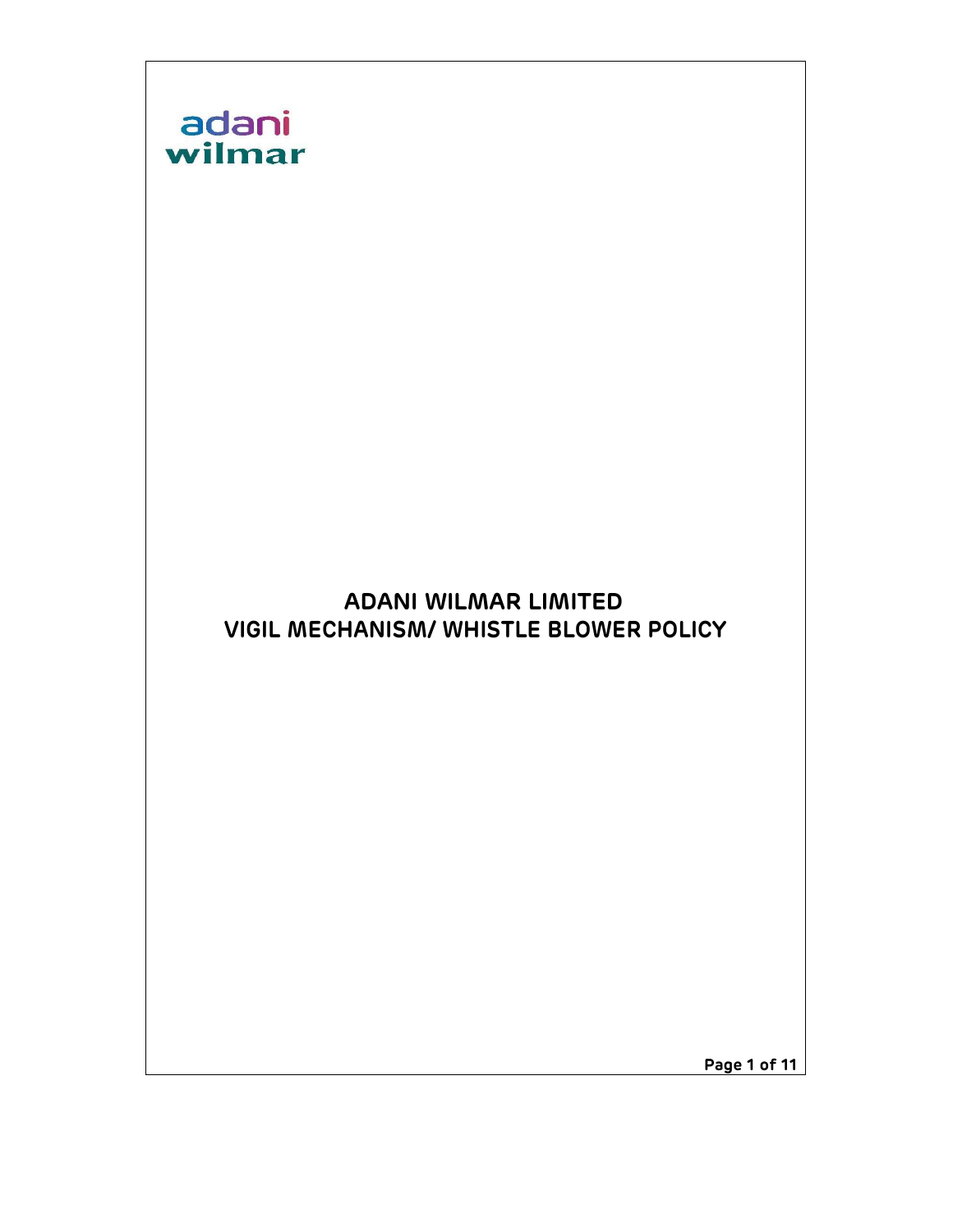# adani<br>wilmar

#### VIGIL MECHANISM/ WHISTLE BLOWER POLICY

#### TABLE OF CONTENTS

| Sr.            | <b>Particulars</b>                                                        | Page Nos. |
|----------------|---------------------------------------------------------------------------|-----------|
| No.            |                                                                           |           |
| 1.             | Preface                                                                   | 3         |
| 2.             | Definitions                                                               | $3 - 4$   |
| 3.             | Objective of the Policy                                                   | 4         |
| 4.             | Scope of the Policy                                                       | 5         |
| 5.             | Reporting of Protected Disclosures                                        | $5 - 8$   |
| 6.             | Disposal of Protected<br>Receipt, Investigation and<br><b>Disclosures</b> | $8 - 10$  |
| 7 <sub>1</sub> | Protection                                                                | $10 - 11$ |
| 8.             | Retention of Documents                                                    | 11        |
| 9.             | Amendment to this Policy                                                  | 11        |

Page 2 of 11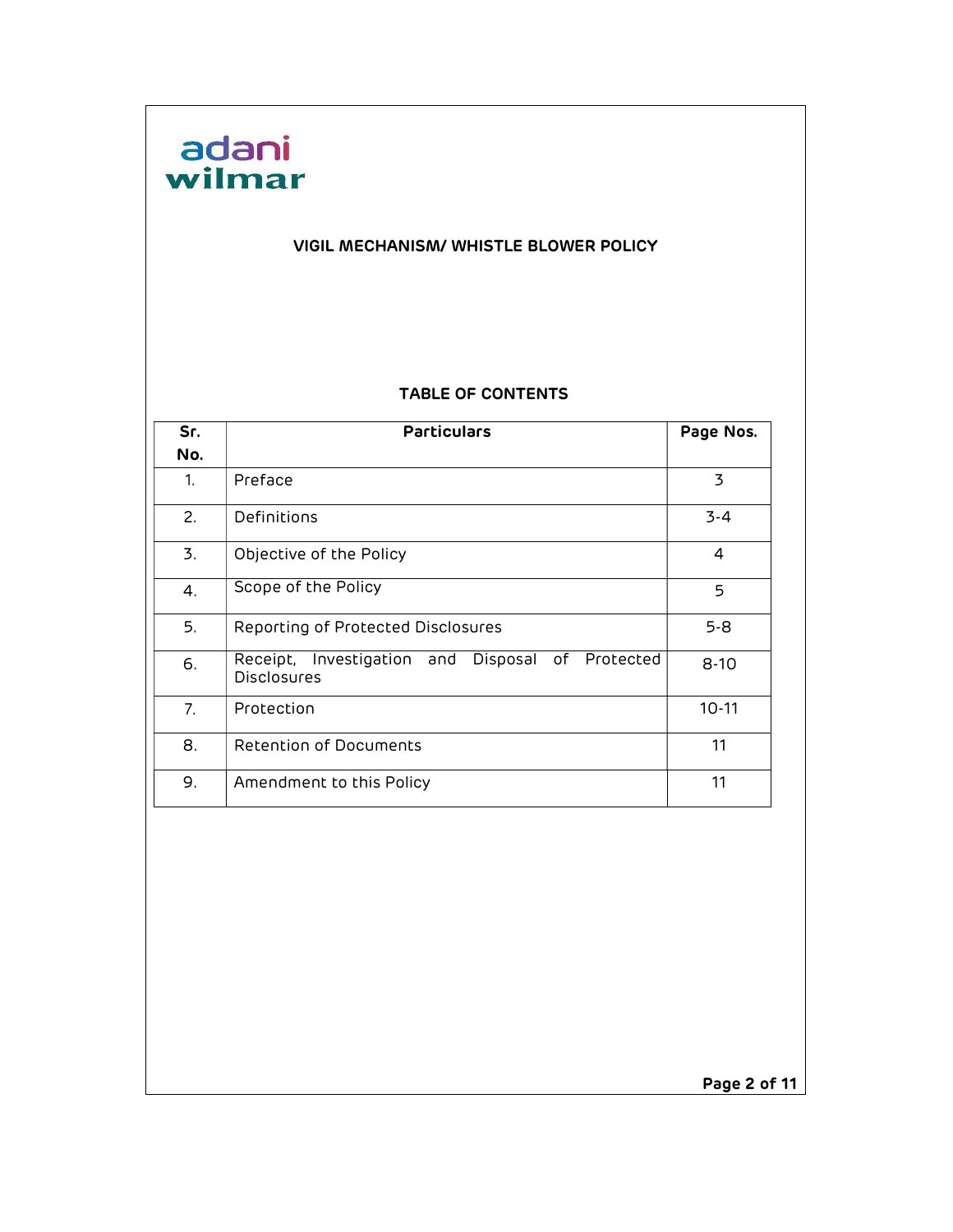### VIGIL MECHANISM/ WHISTLE BLOWER POLICY

#### 1. Preface

Adani Wilmar Limited (herein after referred as "AWL") being listed company requires to establish a vigil mechanism for Directors and employees to report the genuine concerns as per the provisions of the section 177 of the Companies Act, 2013 and Regulation 22 of the SEBI (Listing Obligations and Disclosure Requirements) Regulations, 2015 in such manner as may be prescribed.

In terms of Regulation 4(2)(d) of SEBI (Listing Obligations and Disclosure Requirements) Regulations, 2015 ("SEBI LODR"), it is mandatory requirement for all listed companies to devise an effective whistle blower mechanism enabling stakeholders, including individual employees and their representative bodies, to freely communicate their concerns about illegal or unethical practices.

AWL has adopted a Code of Conduct ("the Code") for Directors and senior management, which lays down the principles and standards that should govern the action of the Company and its employees.

In view of the above, AWL, being a listed company has established a Vigil Mechanism and formulated a Whistle Blower Policy for AWL and its subsidiaries.

#### 2. Definitions

"Audit Committee" means a Committee constituted by the Board of Directors of the Company in accordance with regulations of SEBI LODR and Companies Act, 2013.

"Board" means the Board of Directors of the Company.

"Company" means the Adani Wilmar Limited and its subsidiaries.

"Employee" means all the present employees and Directors of the Company (Whether working in India or abroad).

"Protected Disclosure" means any communication in good faith that discloses or demonstrates information that may evidence unethical or improper activity.

Page 3 of 11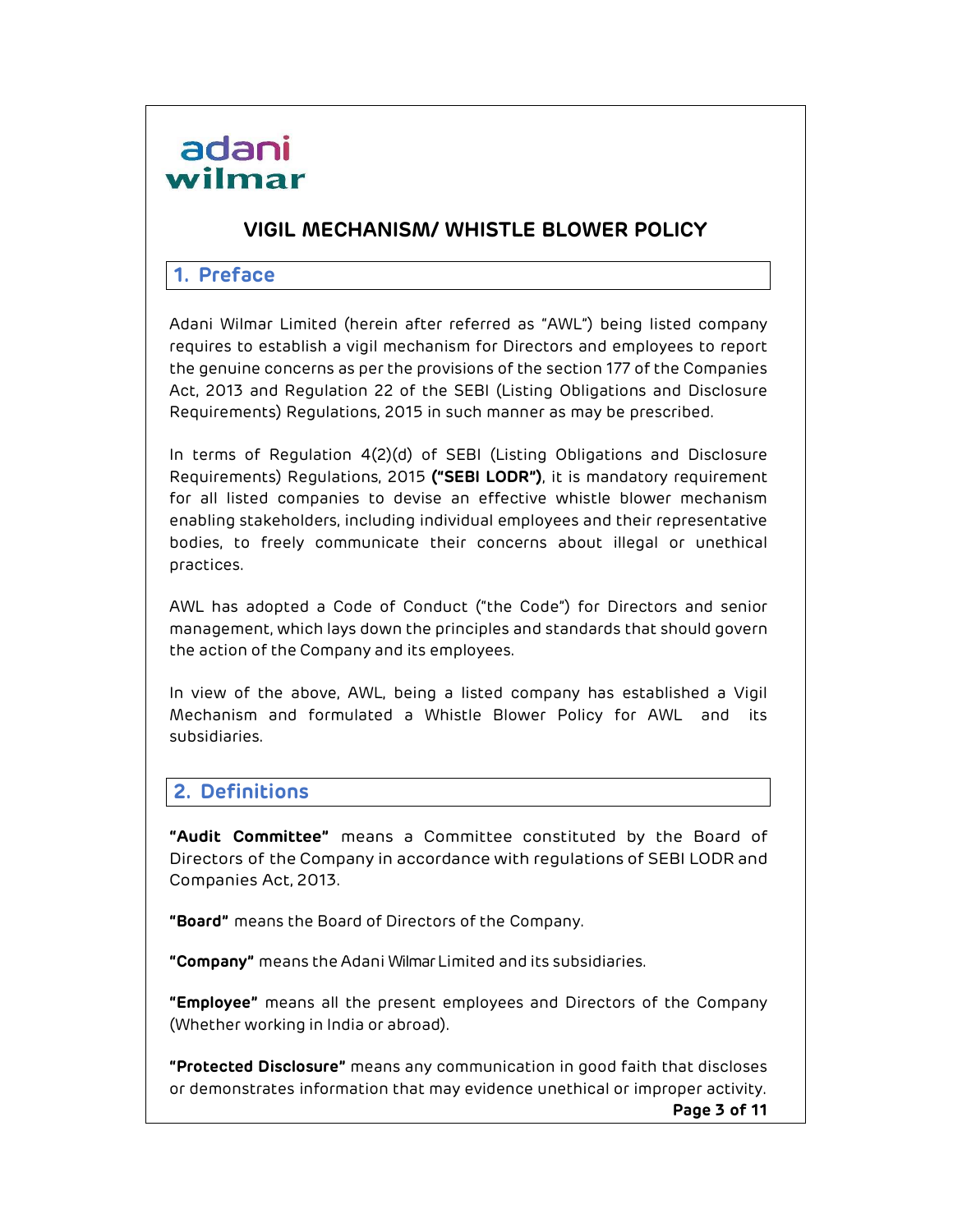"Subject" means a person or group of persons against or in relation to whom a Protected Disclosure is made or evidence gathered during the course of an investigation.

"Vigilance and Ethics Officer" means an employee of the Company appointed in the office of Chief Financial Officer (CF0) to inter alia, receive protected disclosures from whistle blowers, maintaining records thereof, placing the same before the Audit Committee for its disposal and informing the Whistle Blower the result thereof.

"Whistle Blower" is an employee or group of employees who make a Protected Disclosure under this Policy and also referred in this policy as complainant.

### 3. Objective of the Policy

The purpose and objective of this Policy is to provide a framework to promote responsible and secure whistle blowing. It protects the employees wishing to raise a concern about serious irregularities within the Company.

To maintain the standards and objectives mentioned above, the Company encourages its Directors and employees who have genuine concerns about suspected misconduct to come forward and express these concerns without fear of punishment or unfair treatment. A Vigil (Whistle Blower) mechanism provides a channel to the employees and Directors to report to the management concerns about unethical behaviour, actual or suspected fraud or violation of the code of conduct or policy. The mechanism provides for adequate safeguards against victimization of employees and Directors to avail of the mechanism and also provide for direct access to the Chairperson of the Audit Committee in exceptional cases.

This policy, however, neither releases employees from their duty of confidentiality in the course of their work nor can it be used as a route for raising malicious or unfounded allegations against people in authority and / or colleagues in general.

Page 4 of 11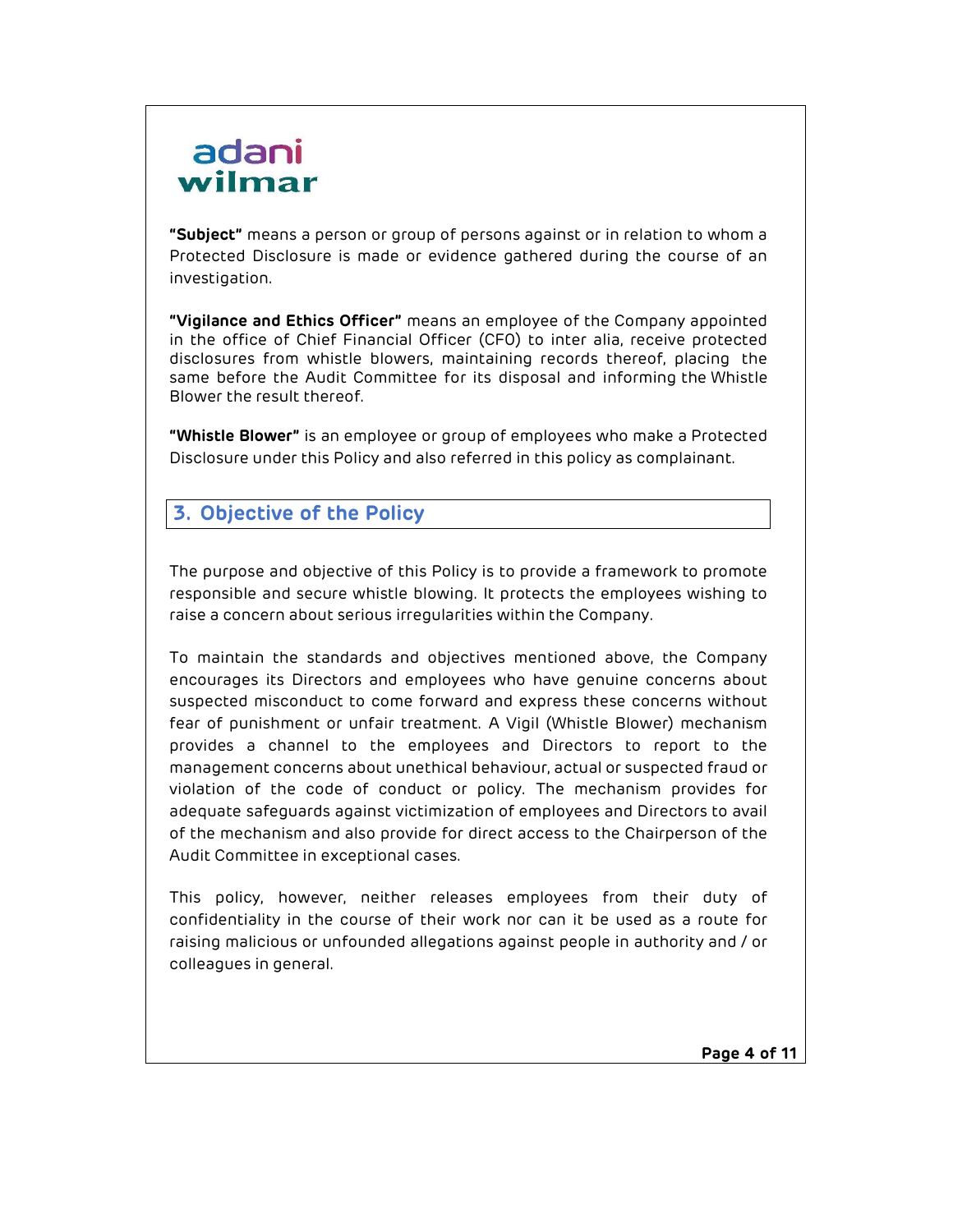### 4. Scope of the Policy

This Policy covers malpractices and events which have taken place, suspected to have taken place, misuse or abuse of authority, fraud or suspected fraud, violation of Company rules, manipulations, negligence causing danger to public health and safety, misappropriation of monies, any instances of leak of unpublished price sensitive information and/ or other matters or activity on account of which the interest of the Company is affected and formally reported by whistle blowers. This Policy is intended to encourage and enable employees to raise serious concerns within the Company prior to seeking resolution outside the Company.

### 5. Reporting of the Protected Disclosures

All employees of the Company are eligible to make protected disclosures under the Policy in relation to matters concerning the Company. The Company does not tolerate any malpractice, impropriety, statutory non-compliance or wrong doing. This Policy ensures that employees are empowered to pro-actively bring to light such instances without fear of reprisal, discrimination or adverse employment consequences.

This Policy is not, however, intended to question financial or business decisions taken by the Company that are not Protected Disclosures nor should it be used as a means to reconsider any matters which have already been addressed pursuant to disciplinary or other internal procedures of the Company. This policy shall not be used:

- i. For raising grievances related to employees' own career / other personal grievances.
- ii. For raising grievances related to career of other employees / colleagues.
- iii. Grievances arising out of the policies / procedures of the Company and any decision taken by the superior / management in this respect.
- iv. Grievances related to such other similar issues like i, ii and iii hereinabove.

All Protected Disclosures should be reported in writing by the Whistle Blower as soon as possible after the Whistle Blower becomes aware of the same so as to ensure a clear understanding of the issues raised.

Page 5 of 11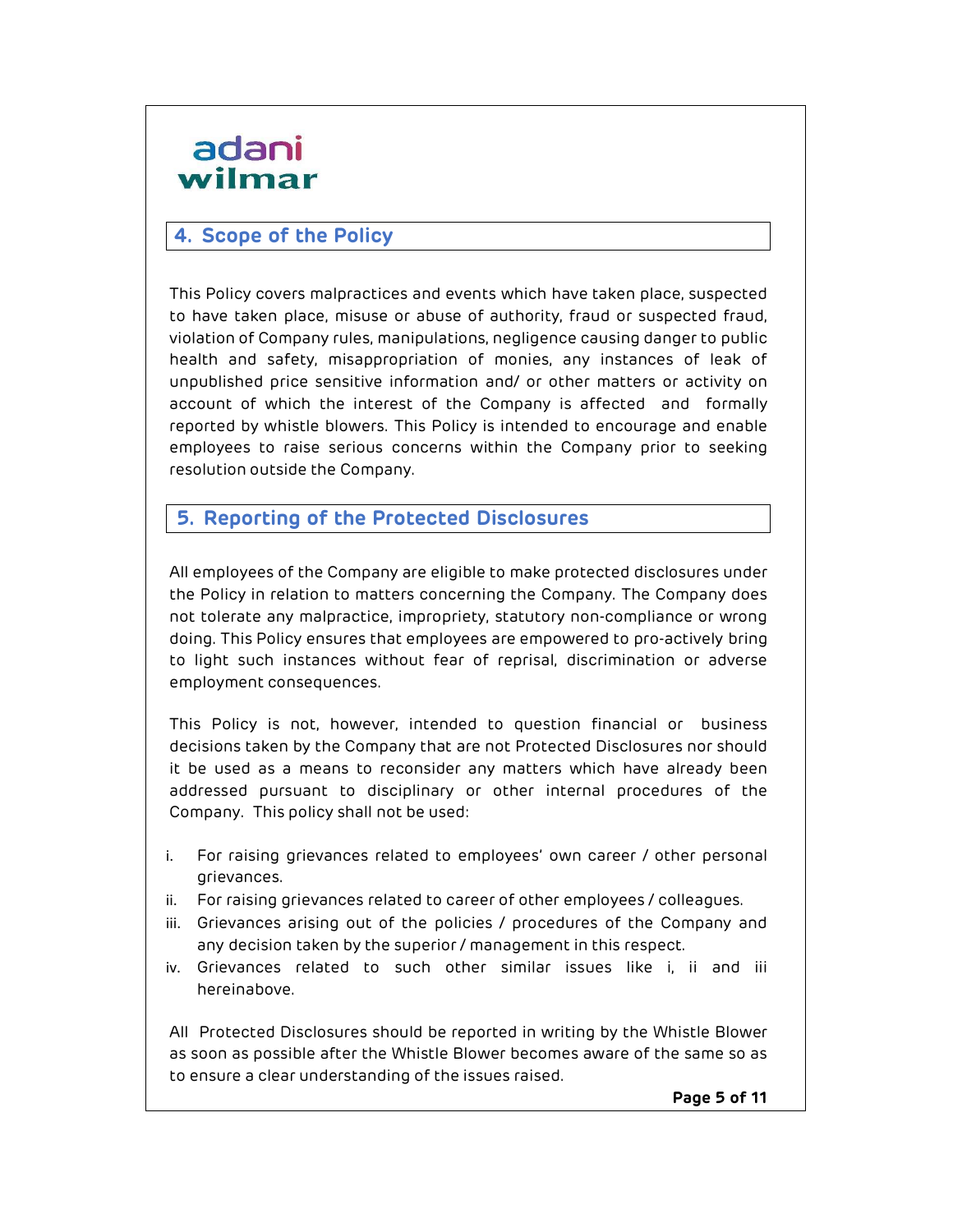To make more effective and controlled mechanism, employees can lodge a Protected Disclosure to the Chief Human Resource Officer (CHRO) in any one of the following ways:

- a) By sending an email to  $\frac{myhr@adaniwilmar.in}{mwh@adaniwilmar.in}$  with the subject "Protected Disclosure under the Whistle Blower Policy".
- b) By sending letter in a closed and secured envelop and super scribed as "Protected Disclosure under the Whistle Blower Policy" to the Chief Human Resource Officer's (CHRO) Office, Fortune House, Nr. Navrangpura Railway Crossing, Ahmedabad – 380 009. Letter should either be typed or written in a legible handwriting in English or Hindi or Gujarati.

However, employees can lodge a Protected Disclosure anonymously without disclosing the identity. A protected disclosure received anonymously will be evaluated by the Company for investigation. In exercising this discretion, the following factors will be taken into consideration:

- a) The seriousness of the issue raised;
- b) The creditability of the concern; and
- c) The likelihood of confirming the allegations from attributable sources.

In respect of all Protected Disclosures, after review by the CHRO's Office, those concerning the Vigilance and Ethics Officer and employees at the levels of Vice Presidents and above shall be forwarded to the Chairman of the Audit Committee of the Company and those concerning other employees shall be forwarded to the Vigilance and Ethics Officer of the Company as per the following details.

Chairman of the Audit Committee Fortune House, Nr. Navrangpura Railway Crossing, Navrangpura, Ahmedabad – 380 009

Vigilance and Ethics Officer Fortune House, Nr. Navrangpura Railway Crossing, Navrangpura, Ahmedabad – 380 009

In case a Protected Disclosure is received directly by the Chairman of Audit Committee or Vigilance and Ethics Officer, the same shall be forwarded to the CHRO's Office by the Chairman of Audit Committee or Vigilance and Ethics Officer, as the case may be.

Page 6 of 11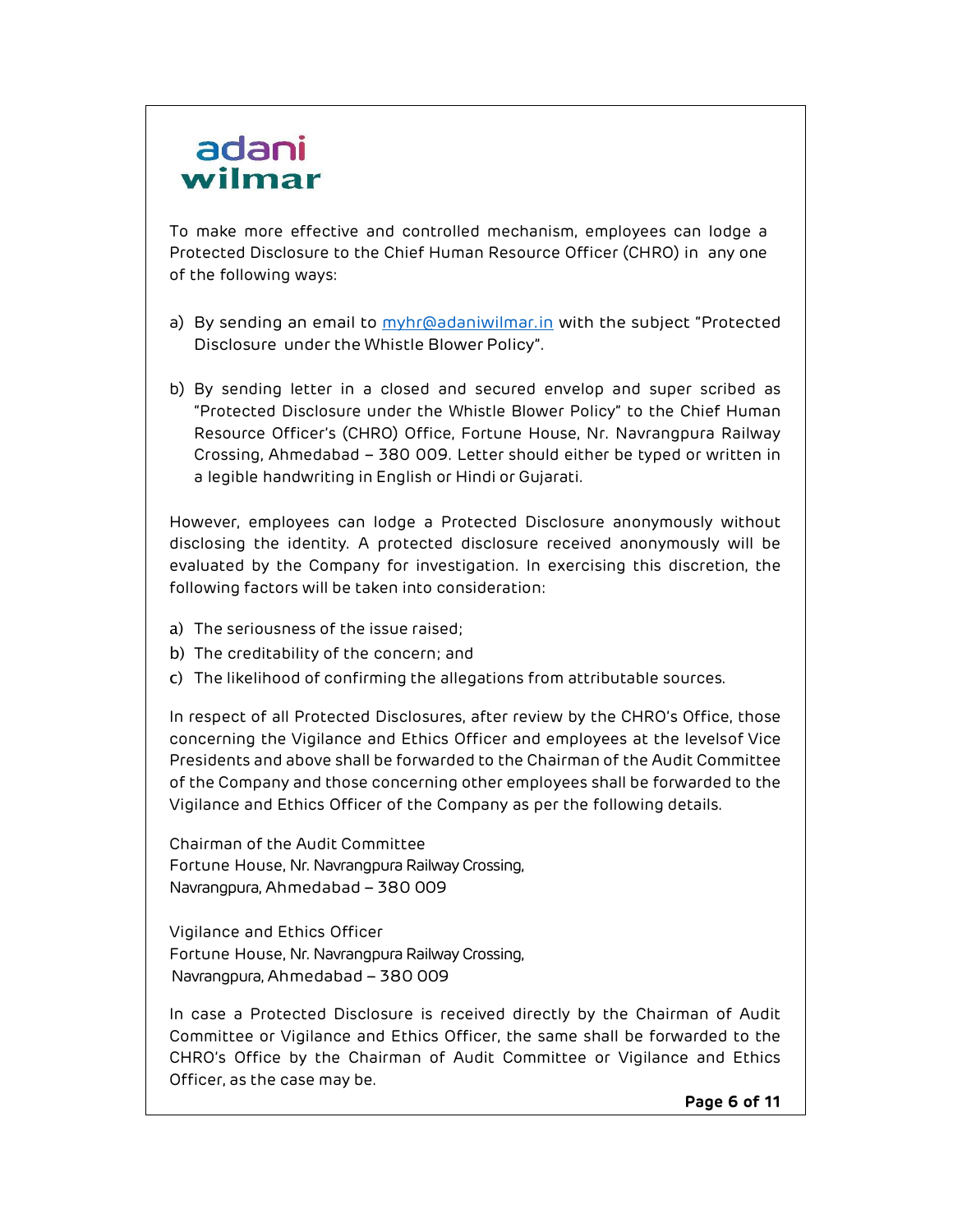In order to protect identity of the complainant, the Chairman of Audit Committee or Vigilance and Ethics Officer will not issue any acknowledgement to the complainants and they are advised not to write their name / address on the envelope nor enter into any further correspondence with the Chairman of Audit Committee or Vigilance and Ethics Officer. The Chairman of Audit Committee or Vigilance and Ethics Officer shall assure that in case any further clarification is required he will get in touch with the complainant.

While this Policy is intended to protect genuine Whistle Blower's from any unfair treatment as a result of their disclosure, misuse of this protection by making frivolous and bogus complaints with mala fide intentions is strictly prohibited. An employee who makes complaints with mala fide intentions and which is subsequently found to be false will be subject to strict disciplinary action.

The Whistle Blower's role is that of a reporting party. Whistle Blower's are not investigators or finders of facts; neither can they determine the appropriate corrective or remedial action that may be warranted.

Although a Whistle Blower is not required to furnish any more information than what he/she wishes to disclose, it is essential for the Company to have all critical information in order to enable the Company to effectively evaluate and investigate the complaint. It is difficult for the Company to proceed with an investigation on a complaint, which does not contain all the critical information such as the specific charge. The complaint or disclosure must therefore provide as much detail and be as specific as possible in order to facilitate the investigation as well as to allow proper assessment of the nature and extent of the concern and the urgency in conducting preliminary investigation, as required.

To the extent possible, the complaint or disclosure must include the following:

- 1. The employee, and/or outside party or parties involved;
- 2. The sector of the Company where it happened (Location, Department, office);
- 3. When did it happen: a date or a period or time;
- 4. Type of concern (what happened);
	- a) Financial reporting;
	- b) Legal matter;
	- c) Management action;
	- d) Employee misconduct; and/or
	- e) Health & safety and environmental issues.

Page 7 of 11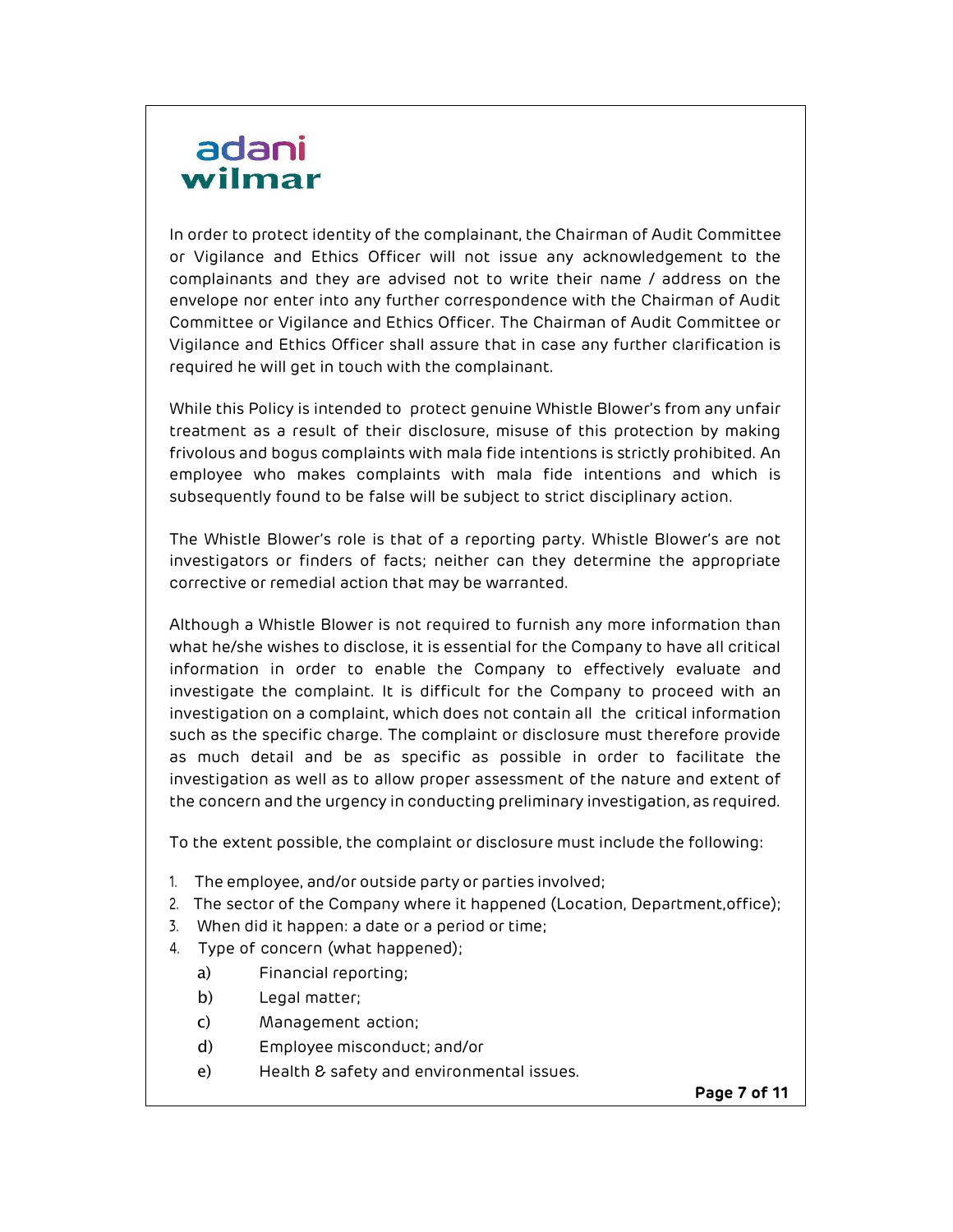- 5. Submit proof or identify where proof can be found, if possible;
- 6. Who to contact for more information, if possible; and/or
- 7. Prior efforts to address the problem, if any.

### 6. Receipt, Investigation and Disposal of Protected Disclosures

On receipt of the Protected Disclosure, the Vigilance and Ethics Officer or the Chairman of the Audit Committee, as the case may be, shall make a record of the Protected Disclosure and also ascertain from the complainant whether he was the person who made the protected disclosure or not. He shall also carry out initial investigation either himself or by involving any other Officer of the Company before referring the matter to the Audit Committee of the Company for further appropriate investigation and needful action. The record will include:

#### Brief facts;

- a) Whether the same Protected Disclosure was raised previously by anyone on the subject, and if so, the outcome thereof;
- b) Details of actions taken by the Vigilance and Ethics Officer / the Chairman of the Audit Committee processing the complaint
- c) Findings and recommendations.

The Audit Committee, if deems fit, may call for further information or particulars from Vigilance and Ethics Officer or complainant, as the case may be.

#### Investigation

The decision to conduct an investigation is by itself not an accusation and is to be treated as a neutral fact finding process. Subject(s) will normally be informed in writing of the allegations at the outset of a formal investigation and have opportunities for providing their inputs during the investigation. He shall have a duty to co-operate with the Vigilance and Ethics Officer / the Chairman of the Audit Committee or any of the Officers appointed by it in this regard and shall be subject to strict disciplinary action up to and including immediate dismissal, if they fail to cooperate in an investigation, or deliberately provide false information during an investigation.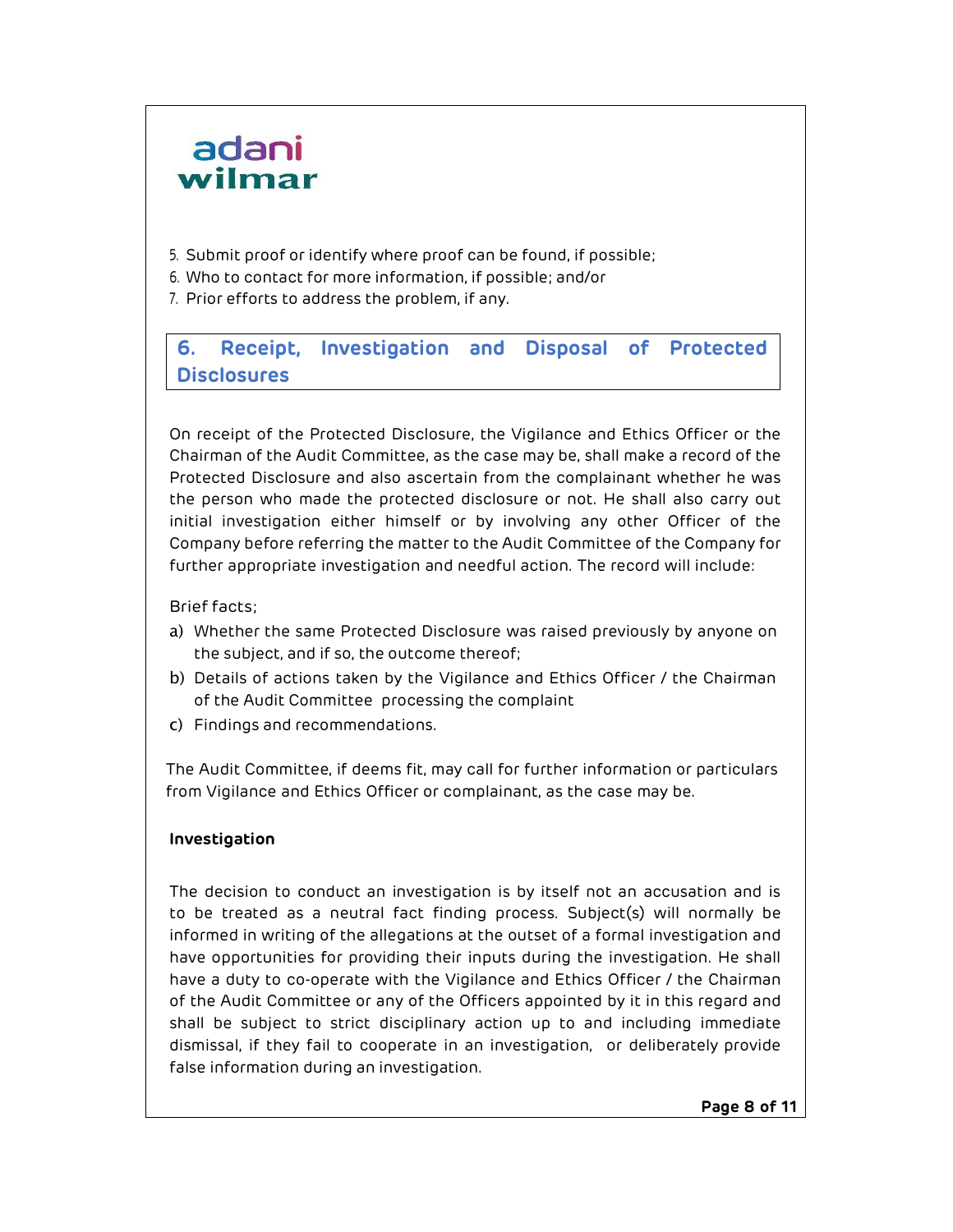Subject(s) have a right to consult with a person or persons of their choice, other than the Vigilance and Ethics Officer / Investigators and/or members of the Audit Committee and/or the Whistle Blower. He has a responsibility not to interfere with the investigation. Evidence shall not be withheld, destroyed or tampered with and witness shall not be influenced, coached, threatened or intimidated by him.

Unless there are compelling reasons not to do so, he will be given the opportunity to respond to material findings contained in the investigation report. No allegation of wrong doing against him shall be considered as maintainable unless there is good evidence in support of the allegation. He has a right to be informed of the outcome of the investigations. If allegations are not sustained, he should be consulted as to whether public disclosure of the investigation results would be in the best interest of him and the Company.

The investigation shall be completed normally within 90 days of the receipt of the protected disclosure and is extendable by such period as the Vigilance and Ethics Officer / Chairman of the Audit Committee deems fit.

All information disclosed during the course of the investigation will remain confidential, except as necessary or appropriate to conduct the investigation and take any remedial action, in accordance with any applicable laws and regulations. The Company reserves the right to refer any concerns or complaints regarding Protected Disclosure to appropriate external regulatory authorities.

#### Disposal

If an investigation leads the Vigilance and Ethics Officer/ the Chairman of the Audit Committee to conclude that an improper or unethical act has been committed, the Vigilance and Ethics Officer/ the Chairman of the Audit Committee shall recommend to the management of the Company to take such disciplinary or corrective action commensurate with the severity of the offence, as it may deem fit. The Vigilance and Ethics Officer/ the Chairman of the Audit Committee, as the case may be shall forward his copy of the report/findings to the CHRO's Office. The Company may also take reasonable and necessary measures to prevent any further violations which may have resulted in a complaint being made. It is clarified that any disciplinary or corrective action initiated against the Subject as a result of the findings of an investigation pursuant to this Policy shall adhere to the applicable personnel or staff conduct and disciplinary procedures.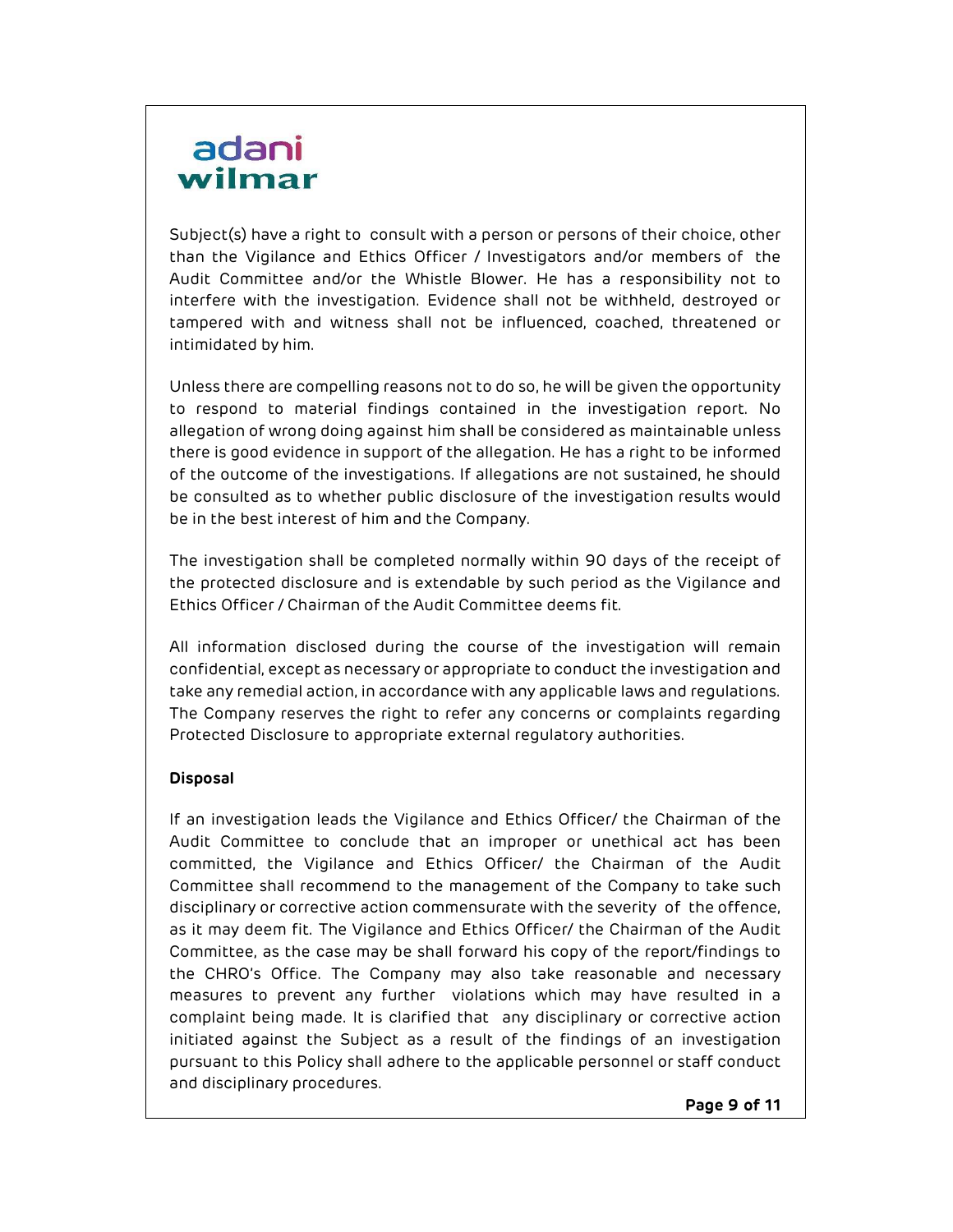The Vigilance and Ethics Officer shall submit a report to the Audit Committee on a regular basis about all Protected Disclosures referred to him/her since the last report together with the results of investigations, if any.

A complainant who makes false allegations of unethical & improper practices or about alleged wrongful conduct of the Subject to the Vigilance and Ethics Officer or Chairman of the Audit Committee shall be subject to appropriate disciplinary action in accordance with the rules, procedures and policies of the Company.

### 7. Protection

No Personnel who, in good faith, makes a disclosure or lodges a complaint in accordance with this Policy shall suffer reprisal, discrimination or adverse employment consequences.

Accordingly, the Company prohibits discrimination, retaliation or harassmentof any kind against a Whistle blower, who based on his/her reasonable belief that one or more Protected Disclosure has occurred or are, occurring, reports that information. Any employee, who retaliates against a Whistle blower who has raised a Protected Disclosure or Complaint in good faith, will be subject to strict disciplinary action up to and including immediate termination of employment or termination of his/her relationship with the Company.

If any employee, who makes a disclosure in good faith, believes that he/she is being subjected to discrimination, retaliation or harassment for having made a report under this Policy, he/she must immediately report those facts to his/her supervisor, manager or point of contact. If, for any reason, he/she do not feel comfortable discussing the matter with these persons, he/she should bring the matter to the attention of the Chairman's office, Vigilance and Ethics Officer or the Chairman of the Audit Committee in exceptional cases. It is imperative that such employee brings the matter to the Company's attention promptly so that any concern of reprisal, discrimination or adverse employment consequences can be investigated and addressed promptly and appropriately.

The Company will take steps to minimize difficulties, which the Whistle Blower may experience as a result of making the Protected Disclosure.